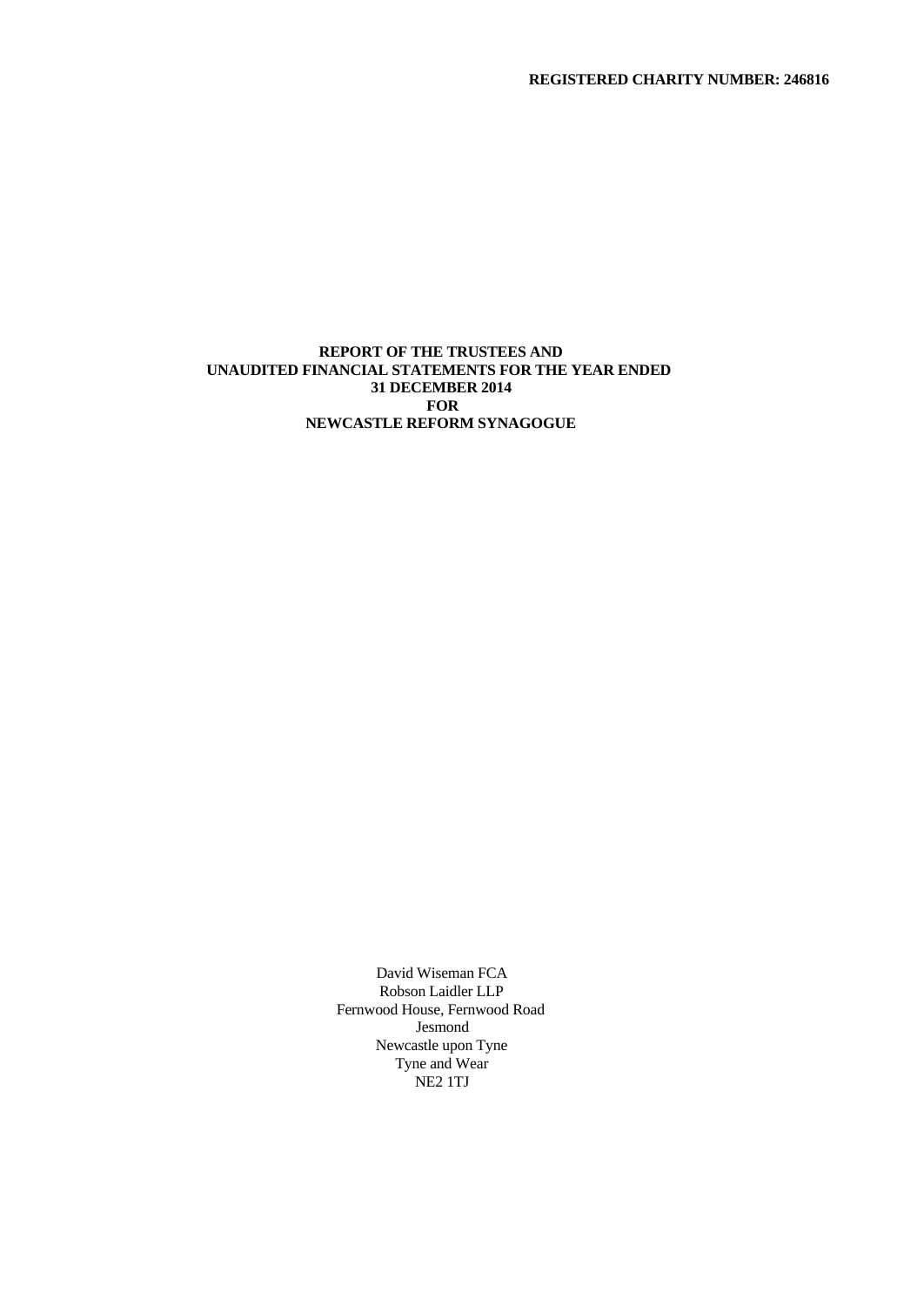# **CONTENTS OF THE FINANCIAL STATEMENTS FOR THE YEAR ENDED 31 DECEMBER 2014**

|                                          | Page           |  |
|------------------------------------------|----------------|--|
| Report of the Trustees                   | $1$ to $2$     |  |
| Independent Examiner's Report            | 3              |  |
| <b>Statement of Financial Activities</b> | $\overline{4}$ |  |
| <b>Balance Sheet</b>                     | 5              |  |
| Notes to the Financial Statements        | 6 to 12        |  |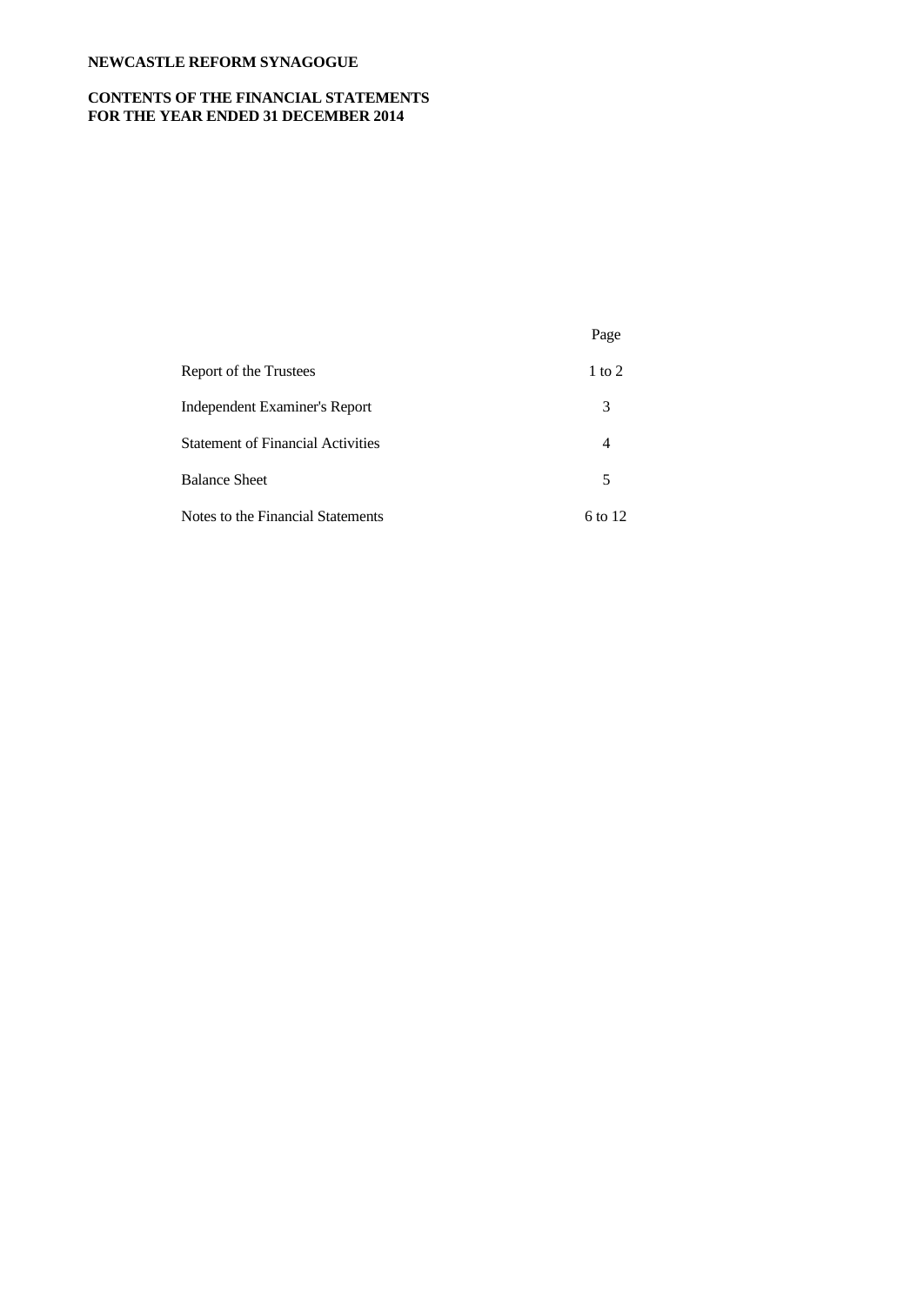## **REPORT OF THE TRUSTEES FOR THE YEAR ENDED 31 DECEMBER 2014**

The trustees present their report with the financial statements of the charity for the year ended 31 December 2014. The trustees have adopted the provisions of the Statement of Recommended Practice (SORP) 'Accounting and Reporting by Charities' issued in March 2005.

### **REFERENCE AND ADMINISTRATIVE DETAILS**

# **Registered Charity number**

246816

# **Principal address**

c/o Ms Helen Bussell 6 Firbank Avenue **Cullercoats** Tyne and Wear NE30 3AJ

| <b>Trustees</b>   |                      |                      |
|-------------------|----------------------|----------------------|
| Mrs G Bernstone   |                      |                      |
| Mr I Cohen        |                      |                      |
| Dr W Fleming      | Chair                | - resigned $31.1.14$ |
| Miss G Mandell    | <b>Hon Secretary</b> |                      |
| Mrs S Rowlands    |                      |                      |
| Mr C Scott        |                      |                      |
| Mr A Wortman      | Chair                | - appointed 1.6.14   |
| Mrs L A Huddart   |                      |                      |
| Mrs L Scott       | Vice Chair           |                      |
| Mr J Rollin-Jones |                      |                      |
| Mr G Gibson       |                      | - resigned $12.7.14$ |
| Ms H Bussell      | Treasurer            | - appointed 1.6.14   |
| Mr T Benson       |                      | - appointed 1.6.14   |
| Mrs B Berg        |                      | - appointed 1.6.14   |
| Mr D Luper        |                      | - appointed 1.6.14   |
| Mrs K B Fleming   |                      | - appointed 27.8.14  |
|                   |                      |                      |

## **Honorary Life President**

Mrs B Dinsdale Mr G Loble

### **Independent examiner**

David Wiseman FCA Robson Laidler LLP Fernwood House, Fernwood Road Jesmond Newcastle upon Tyne Tyne and Wear NE2 1TJ

## **STRUCTURE, GOVERNANCE AND MANAGEMENT**

#### **Governing document**

The charity is an unincorporated charity, constituted under a trust deed dated 3 March 1966 and is a registered charity, number 246816.

### **Recruitment and appointment of new trustees**

The charity is managed by a Council of trustees. Trustees are elected at the Annual General Meeting. Meetings of the Council of trustees are held at least bi-monthly (with the exception of August).

#### **Risk management**

The trustees meet on a regular basis to consider the major strategic, operational and investment risks faced by the charity and act appropriately to mitigate those risks.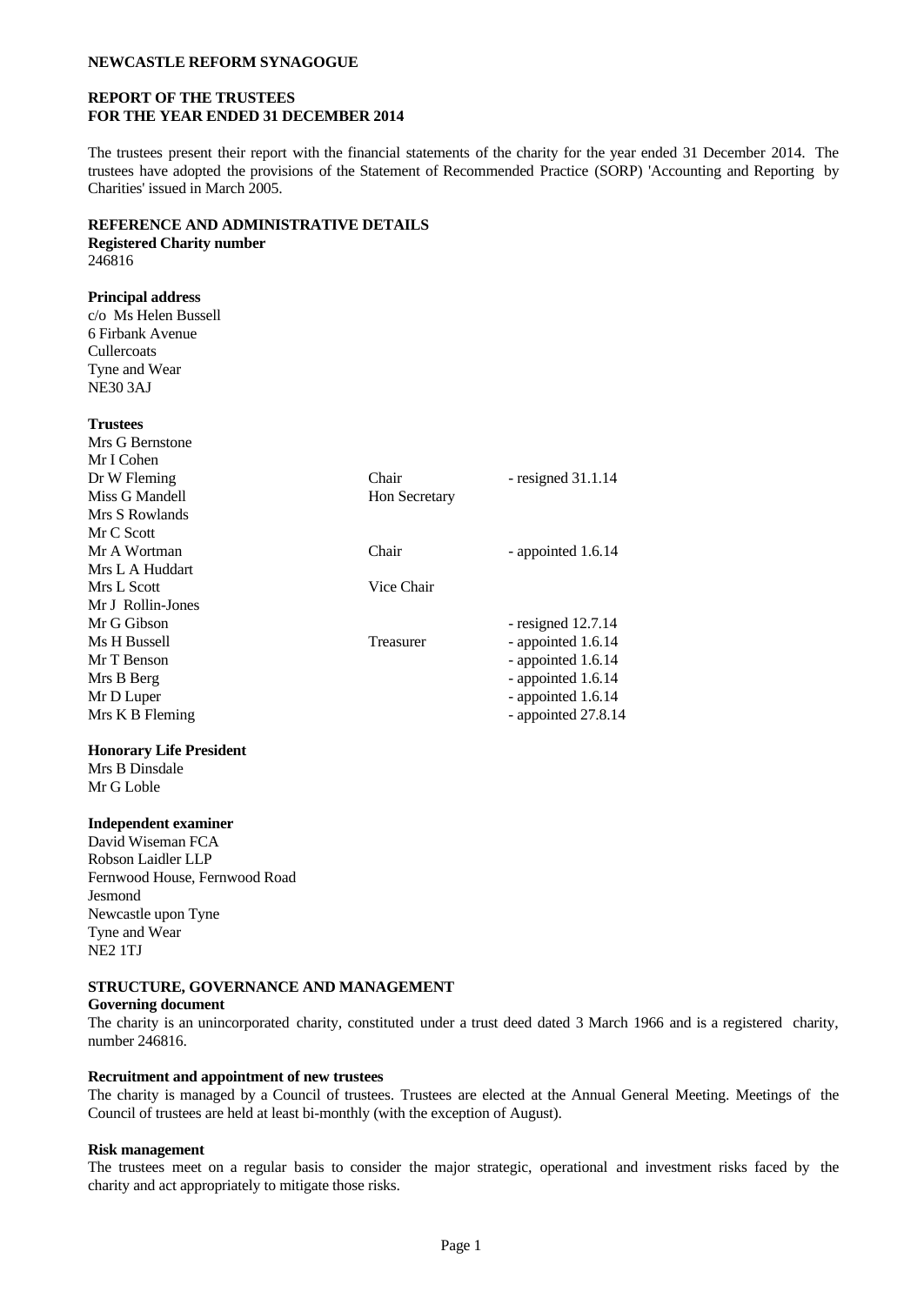### **REPORT OF THE TRUSTEES FOR THE YEAR ENDED 31 DECEMBER 2014**

## **OBJECTIVES AND ACTIVITIES**

### **Objectives and aims**

The synagogue is an unincorporated association formed and managed by its members with the objective of providing and maintaining a place or places of public worship and for the furtherance and advancement of religious, educational and charitable objectives. The synagogue is affiliated to the Movement for Reform Judaism (formerly The Reform Synagogues of Great Britain) and is guided by their practices whilst maintaining its independence under the constitution. The affairs of the synagogue are managed by its members in general meetings and in accordance with its constitution and the rules of the synagogue.

### **Significant activities**

The principle activities of the synagogue are the maintenance of the synagogue building at The Croft, Newcastle upon Tyne for divine services and public worship, provision of religious education and support of charitable activities. The charity operates a Prayer House and cemetery plots at Preston Cemetery, North Shields, and a burial scheme for this cemetery.

## **ACHIEVEMENT AND PERFORMANCE**

### **Charitable activities**

The charity received donations and gift aid totalling £11,306 (2013: £9,491), which led to a increase in total net assets of £10,435 (2013: £5,225), from its normal operating activities.

The trustees feel that they would be able to continue the current activities of the charity in the event of a decline in membership.

## **FINANCIAL REVIEW**

### **Reserves policy**

At the end of the year the charity had restricted funds of £356,155 (2013: £365,154) and unrestricted funds of £268,977 (2013: £249,543). The trustees have established a policy whereby the unrestricted funds not committed or invested in tangible fixed assets ("The Free Reserves") held by the Charity should represent 5 years of the resources expended, this has been agreed as a sufficient level with regards to the current economic climate, the decline in subscription income and the potential requirement of a rabbi salary. The charity has been able to maintain the general reserves at this level at 31 December 2014.

### **FUTURE DEVELOPMENTS**

The synagogue and community are committed to the maintenance and expansion of the religious, educational and charitable activities.

### **STATEMENT OF PUBLIC BENEFIT**

The Synagogue hosts many visits from schools, colleges, scouts groups and local groups, from other Faiths as well as holding Inter- Faith meetings. Its members support the West End Refugee centre the Peoples' Kitchen and make regular donations to outside charities.

The Charity also organises education classes for children and adults, social events, pre-service discussions of selected readings from the Scriptures which are well received and are well supported by the community. The Council is constantly looking for additional activities for members' participation.

Approved by order of the board of trustees on 27 April 2015 and signed on its behalf by:

Mr A Wortman - Trustee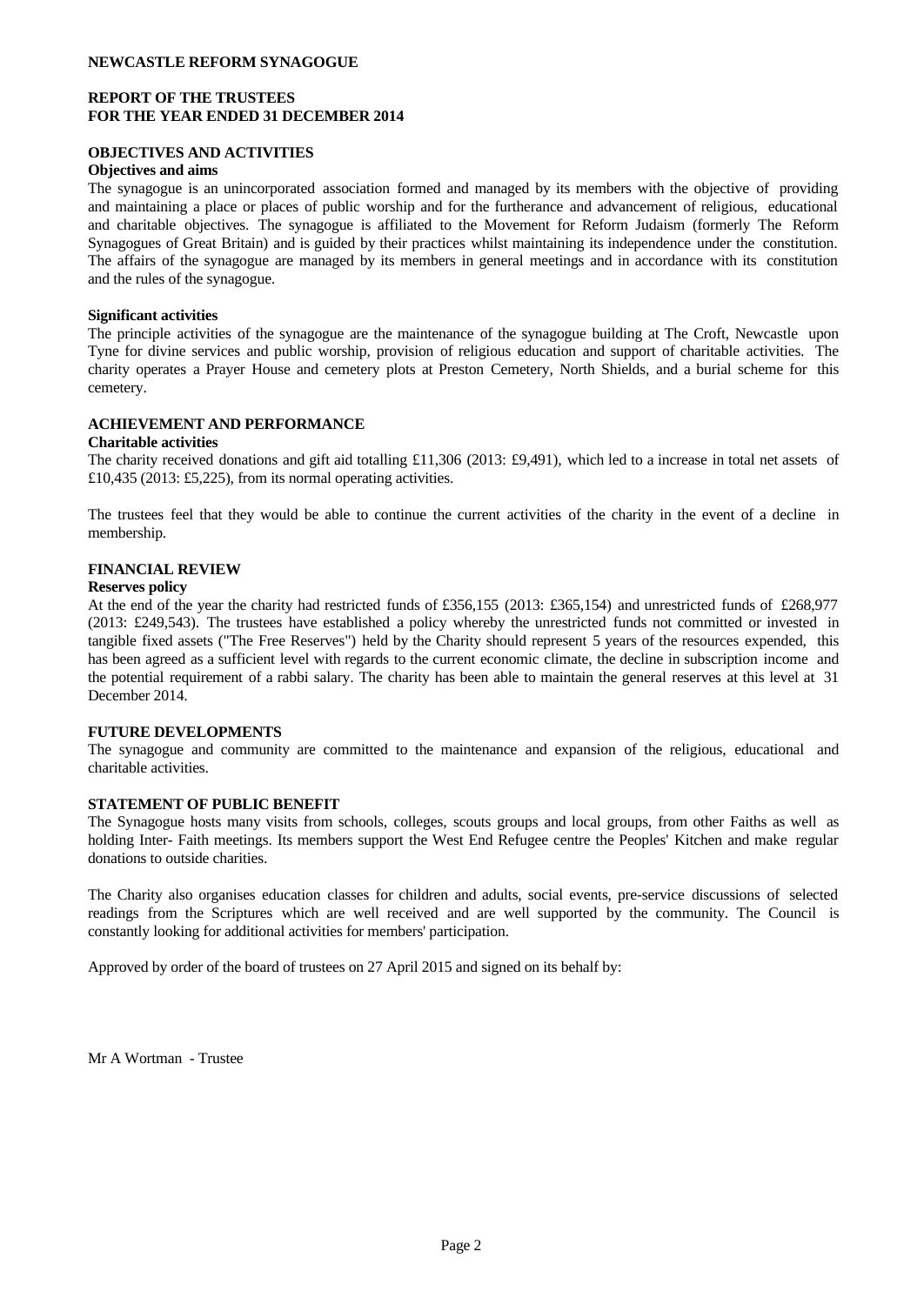### **INDEPENDENT EXAMINER'S REPORT TO THE TRUSTEES OF NEWCASTLE REFORM SYNAGOGUE**

I report on the accounts for the year ended 31 December 2014 set out on pages four to twelve.

### **Respective responsibilities of trustees and examiner**

The charity's trustees are responsible for the preparation of the accounts. The charity's trustees consider that an audit is not required for this year (under Section 144(2) of the Charities Act 2011 (the 2011 Act)) and that an independent examination is required.

It is my responsibility to:

- examine the accounts under Section 145 of the 2011 Act
- to follow the procedures laid down in the General Directions given by the Charity Commission (under Section 145(5)(b) of the 2011 Act); and
- to state whether particular matters have come to my attention.

#### **Basis of the independent examiner's report**

My examination wascarried out in accordance with the General Directions given by the Charity Commission. An examination includes a review of the accounting records kept by the charity and a comparison of the accounts presented with those records. It also includes consideration of any unusual items or disclosures in the accounts, and seeking explanations from you as trustees concerning any such matters. The procedures undertaken do not provide all the evidence that would be required in an audit, and consequently no opinion is given as to whether the accounts present a 'true and fair view ' and the report is limited to those matters set out in the statements below.

#### **Independent examiner's statement**

In connection with my examination, no matter has come to my attention:

- (1) which gives me reasonable cause to believe that, in any material respect, the requirements
	- to keep accounting records in accordance with Section 130 of the 2011 Act; and
	- to prepare accounts which accord with the accounting records and to comply with the accounting requirements of the 2011 Act

#### have not been met; or

(2) to which, in my opinion, attention should be drawn in order to enable a proper understanding of the accounts to be reached.

David Wiseman FCA Robson Laidler LLP Fernwood House, Fernwood Road Jesmond Newcastle upon Tyne Tyne and Wear NE2 1TJ

27 April 2015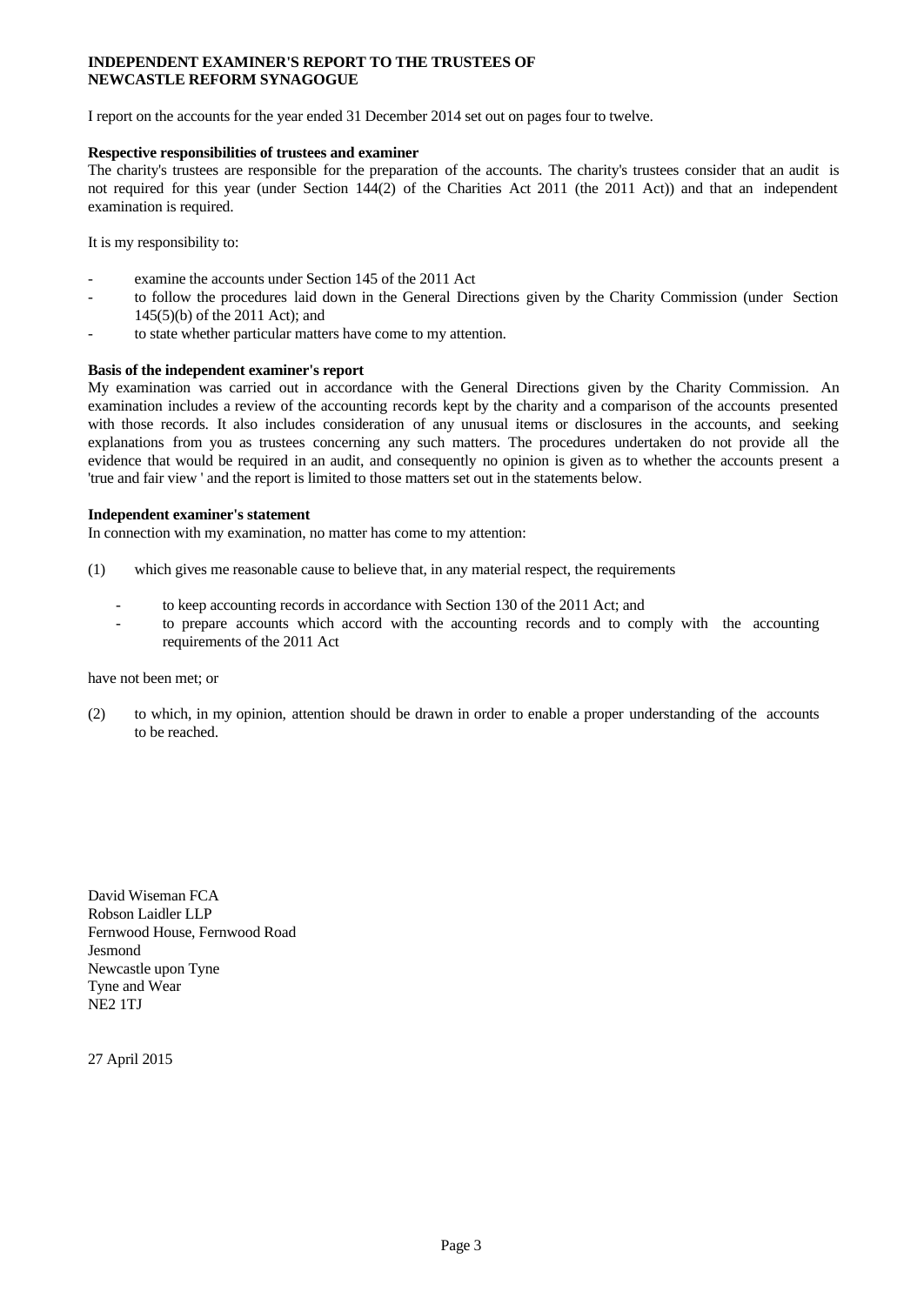## **STATEMENT OF FINANCIAL ACTIVITIES FOR THE YEAR ENDED 31 DECEMBER 2014**

|                |                      |                                                                  | 2014         | 2013                        |
|----------------|----------------------|------------------------------------------------------------------|--------------|-----------------------------|
|                |                      | <b>Restricted</b>                                                | <b>Total</b> | Total                       |
|                | funds                | funds                                                            | funds        | funds                       |
| <b>Notes</b>   | $\pmb{\mathfrak{L}}$ | £                                                                |              | $\pounds$                   |
|                |                      |                                                                  |              |                             |
|                |                      |                                                                  |              |                             |
| $\overline{c}$ | 40,933               | 8,565                                                            | 49,498       | 53,949                      |
| 3              | 1,127                | 2,452                                                            | 3,579        | 5,799                       |
| $\overline{4}$ | 4,447                | 74                                                               | 4,521        | 7,123                       |
|                | 2,312                |                                                                  | 2,312        | 4,380                       |
|                | 48,819               | 11,091                                                           | 59,910       | 71,251                      |
|                |                      |                                                                  |              |                             |
|                |                      |                                                                  |              |                             |
|                | 1,811                | 1,500                                                            | 3,311        | 7,470                       |
| 5              |                      |                                                                  |              |                             |
|                | 11,699               | 12,547                                                           | 24,246       | 28,934                      |
|                |                      | 4,994                                                            | 4,994        | 8,414                       |
|                |                      | 552                                                              | 552          | 1,461                       |
|                |                      |                                                                  |              | 121                         |
|                | 504                  |                                                                  | 504          | 701                         |
|                |                      |                                                                  | 606          | 121                         |
|                | 813                  | 363                                                              | 1,176        | 1,149                       |
|                | 522                  | $\overline{a}$                                                   | 522          | 1,082                       |
|                |                      | 8                                                                |              | 442                         |
|                |                      | $\overline{a}$                                                   |              | 312                         |
|                |                      | 126                                                              |              | 829                         |
|                |                      |                                                                  | 152          | 2,502                       |
| 6              | 11,972               | $\overline{a}$                                                   | 11,972       | 12,488                      |
|                | 29,385               | 20,090                                                           | 49,475       | 66,026                      |
|                |                      |                                                                  |              | 5,225                       |
|                |                      |                                                                  |              |                             |
|                |                      |                                                                  |              |                             |
|                | 249,543              | 365,154                                                          | 614,697      | 609,472                     |
|                | 268,977              | 356,155                                                          | 625,132      | 614,697                     |
|                |                      | <b>Unrestricted</b><br>606<br>513<br>338<br>455<br>152<br>19,434 | (8,999)      | 521<br>338<br>581<br>10,435 |

## **CONTINUING OPERATIONS**

All incoming resources and resources expended arise from continuing activities.

The notes form part of these financial statements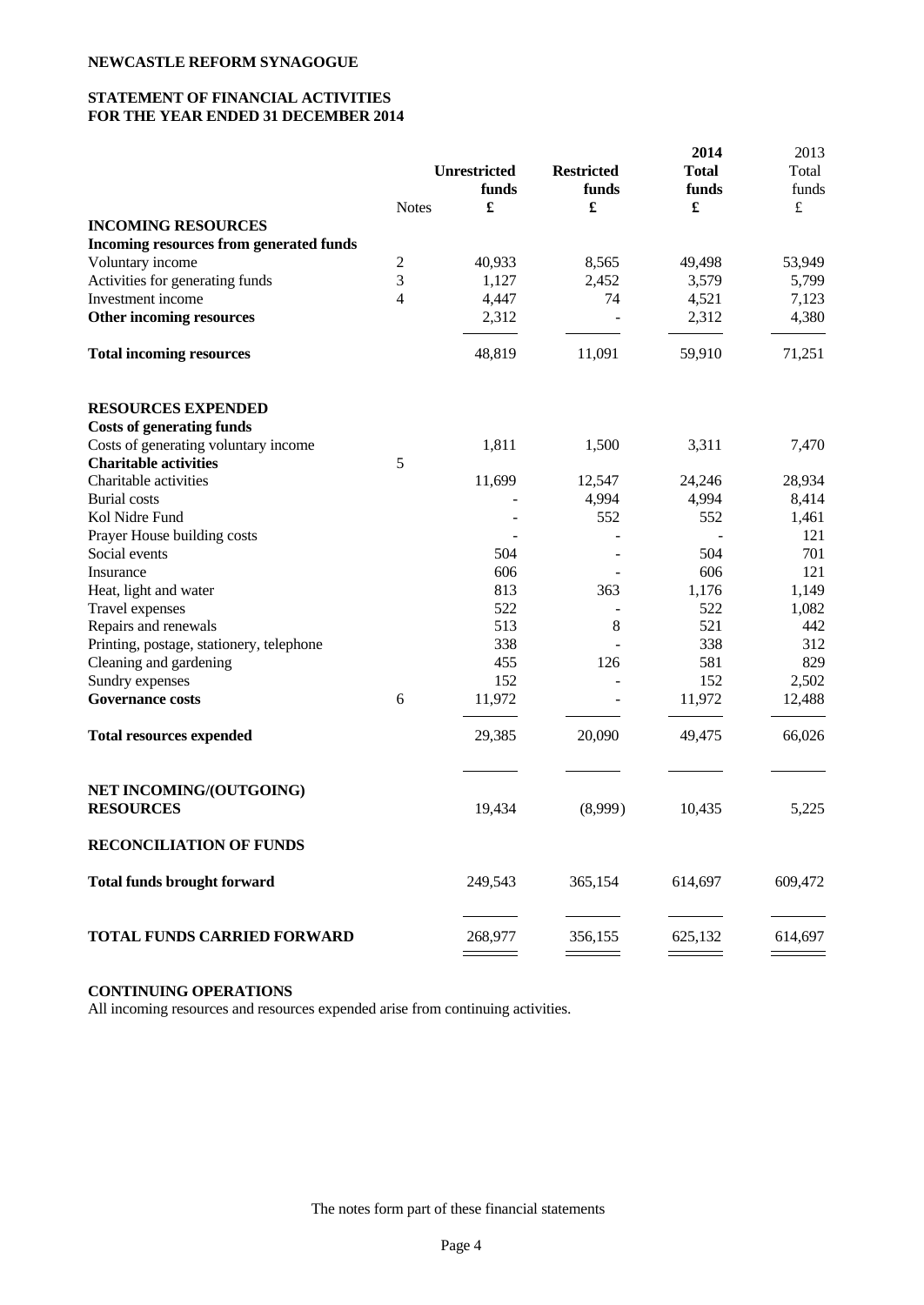## **BALANCE SHEET AT 31 DECEMBER 2014**

|                                     |              | <b>Unrestricted</b><br>funds | <b>Restricted</b><br>funds | 2014<br><b>Total</b><br>funds | 2013<br>Total<br>funds |  |
|-------------------------------------|--------------|------------------------------|----------------------------|-------------------------------|------------------------|--|
|                                     | <b>Notes</b> | $\pmb{\mathfrak{L}}$         | £                          | $\pmb{\mathfrak{L}}$          | $\pounds$              |  |
| <b>FIXED ASSETS</b>                 |              |                              |                            |                               |                        |  |
| Tangible assets                     | $8\,$        | $\overline{\phantom{m}}$     | 287,612                    | 287,612                       | 299,508                |  |
| <b>CURRENT ASSETS</b>               |              |                              |                            |                               |                        |  |
| <b>Stocks</b>                       | 9            | 300                          |                            | 300                           | 300                    |  |
| Debtors                             | 10           | 30,311                       | 3,809                      | 34,120                        | 7,158                  |  |
| Cash at bank and in hand            |              | 269,050                      | 71,520                     | 340,570                       | 313,105                |  |
|                                     |              | 299,661                      | 75,329                     | 374,990                       | 320,563                |  |
| <b>CREDITORS</b>                    |              |                              |                            |                               |                        |  |
| Amounts falling due within one year | 11           | (30, 684)                    | (6,786)                    | (37, 470)                     | (5,374)                |  |
| NET CURRENT ASSETS                  |              | 268,977                      | 68,543                     | 337,520                       | 315,189                |  |
| TOTAL ASSETS LESS CURRENT           |              |                              |                            |                               |                        |  |
| <b>LIABILITIES</b>                  |              | 268,977                      | 356,155                    | 625,132                       | 614,697                |  |
| <b>NET ASSETS</b>                   |              | 268,977                      | 356,155                    | 625,132                       | 614,697                |  |
|                                     |              |                              |                            |                               |                        |  |
| <b>FUNDS</b>                        | 12           |                              |                            |                               |                        |  |
| Unrestricted funds                  |              |                              |                            | 268,977                       | 249,543                |  |
| Restricted funds                    |              |                              |                            | 356,155                       | 365,154                |  |
| <b>TOTAL FUNDS</b>                  |              |                              |                            | 625,132                       | 614,697                |  |
|                                     |              |                              |                            |                               |                        |  |

The financial statements were approved by the Board of Trustees on 27 April 2015 and were signed on its behalf by:

Mr A Wortman -Trustee

Ms H Bussell -Trustee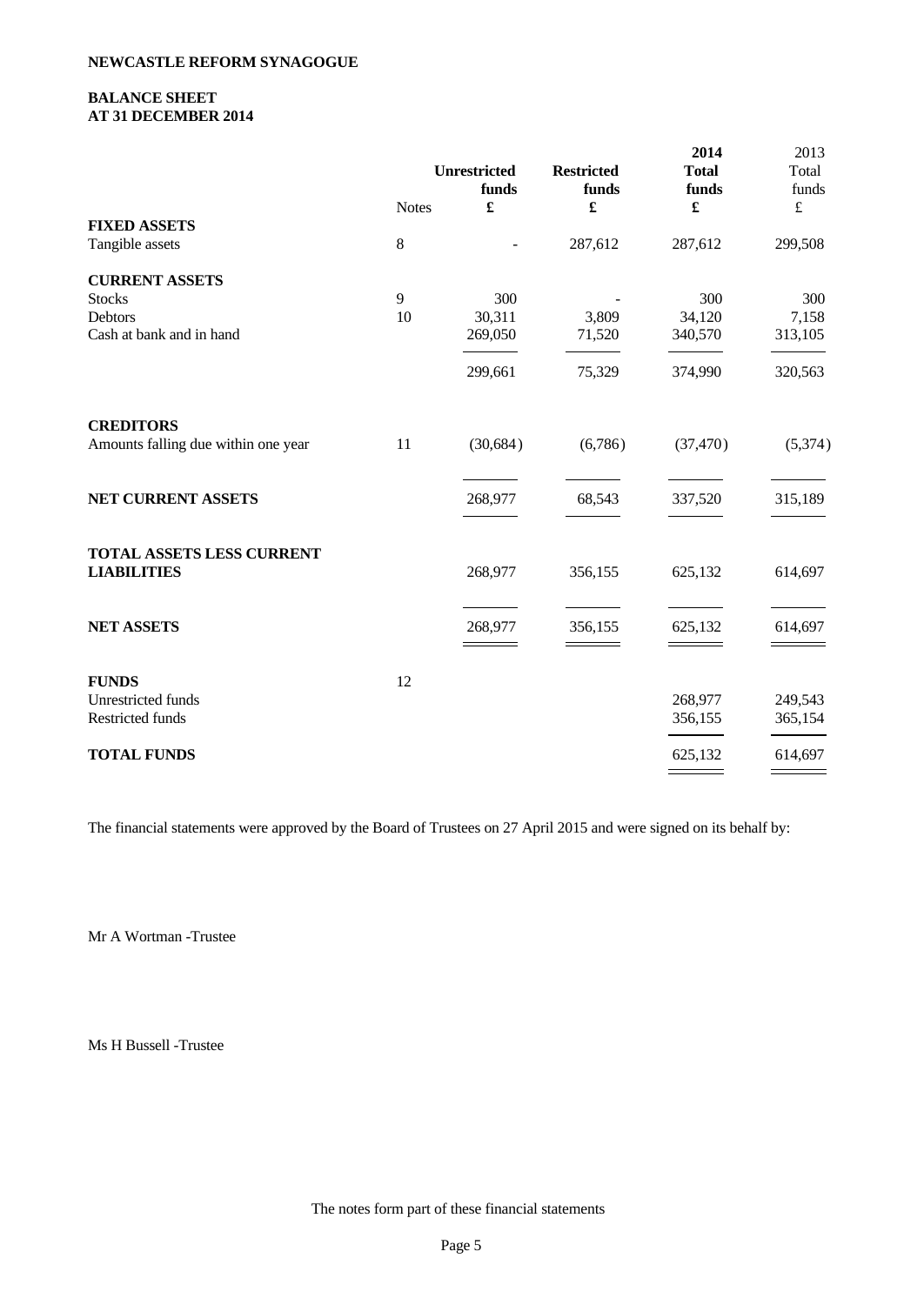## **NOTES TO THE FINANCIAL STATEMENTS FOR THE YEAR ENDED 31 DECEMBER 2014**

### **1. ACCOUNTING POLICIES**

#### **Accounting convention**

The financial statements have been prepared under the historical cost convention, as modified by the revaluation of certain assets, the Charities Act 2011 and the requirements of the Statement of Recommended Practice, Accounting and Reporting by Charities.

#### **Financial reporting standard number 1**

Exemption has been taken from preparing a cash flow statement on the grounds that the charity qualifies as a small charity.

#### **Incoming resources**

All incoming resources are included on the Statement of Financial Activities when the charity is legally entitled to the income and the amount can be quantified with reasonable accuracy. For legacies, entitlement is the earlier of the charity being notified of an impending distribution or the legacy being received.

Subscriptions are payable in advance on the first day in January each year and are accounted for on an accruals basis.

Where incoming resources have related expenditure ( as with fundraising or contract income ) the incoming resources and and related expenditure are reported gross in the SOFA.

Investment income is included in the accounts when receivable.

#### **Resources expended**

Expenditure is recognised on an accruals basis as a liability is incurred. Expenditure isinclusive of any VAT, which can not be recovered, and is reported as part of the expenditure to which it relates:

a) Costs of generating funds compromise the costs associated with attracting voluntary income and the costs of trading for fundraising purposes including the charity's shop.

b) Charitable expenditure comprises those costs incurred by the charity in the delivery of its activities and services for its beneficiaries. It includes both costs that can be allocated directly to such activities and those costs of an indirect nature necessary to support them.

c) Governance costs include those costs associated with meeting the constitutional and statutory requirements of the charity and include the independent examiner's fees and costs linked to the strategic management of the charity.

Support costs include central functions and have been allocated to activities cost categories on a basis consistent with the use of resources, e.g. allocating staff costs by the time spent and other costs by their usage.

#### **Tangible fixed assets**

Depreciation is provided at the following annual rates in order to write off each asset over its estimated useful life.

| Freehold property      | - 2% straight line basis  |
|------------------------|---------------------------|
| Leasehold prayer house | - 2% straight line basis  |
| Religious assets       | - 2% straight line basis  |
| Fixtures and fittings  | - 15% on reducing balance |

#### **Stocks**

Stock consists of purchased goods for resale. Stocks are valued at lower of cost and net realisable value. Items donated for resale or distribution are not included in the financial statements until they are sold or distributed.

#### **Taxation**

As a charity, Newcastle Reform Synagogue is exempt from tax on income and gains to the extent that these are applied to its charitable objects. No tax charges have arisen in the charity.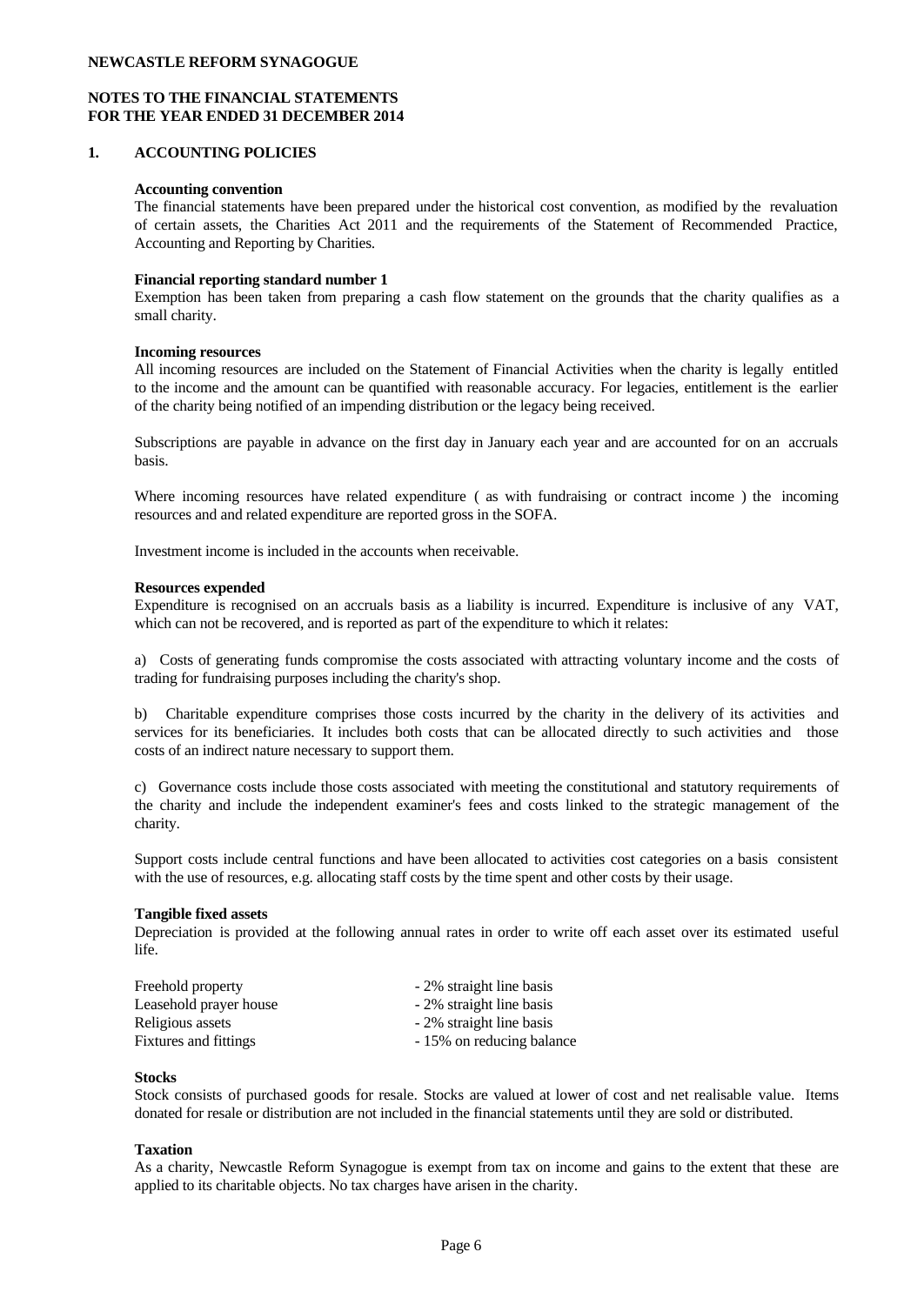## **NOTES TO THE FINANCIAL STATEMENTS - CONTINUED FOR THE YEAR ENDED 31 DECEMBER 2014**

## **1. ACCOUNTING POLICIES - continued**

## **Fund accounting**

Unrestricted funds can be used in accordance with the charitable objectives at the discretion of the trustees.

Restricted funds can only be used for particular restricted purposes within the objects of the charity. Restrictions arise when specified by the donor or when funds are raised for particular restricted purposes.

Further explanation of the nature and purpose of each fund is included in the notes to the financial statements.

## **2. VOLUNTARY INCOME**

|                          | 2014   | 2013   |  |
|--------------------------|--------|--------|--|
|                          | £      | £      |  |
| Donations                | 4,541  | 3,145  |  |
| Gift aid                 | 6,767  | 6,346  |  |
| Legacies                 | 300    | 5,000  |  |
| Subscriptions            | 29,131 | 31,481 |  |
| Burial scheme            | 6,013  | 5,015  |  |
| Kol Nidre appeal         | 2,550  | 2,825  |  |
| <b>Board of Deputies</b> | 196    | 137    |  |
|                          |        |        |  |
|                          | 49,498 | 53,949 |  |

## **3. ACTIVITIES FOR GENERATING FUNDS**

|                     | 2014                     | 2013  |  |
|---------------------|--------------------------|-------|--|
|                     | £                        | s-    |  |
| Shop income         | $\overline{\phantom{0}}$ | 220   |  |
| Social events       | 1,127                    | 864   |  |
| Guild social events | 2,452                    | 4,715 |  |
|                     |                          |       |  |
|                     | 3,579                    | 5,799 |  |
|                     |                          |       |  |

#### **4. INVESTMENT INCOME**

|                          | 2014  | 2013  |  |
|--------------------------|-------|-------|--|
|                          |       | t     |  |
| Deposit account interest | 4,447 | 7,026 |  |
| Guild account interest   | 74    | -97   |  |
|                          |       |       |  |
|                          | 4,521 | 7,123 |  |
|                          |       |       |  |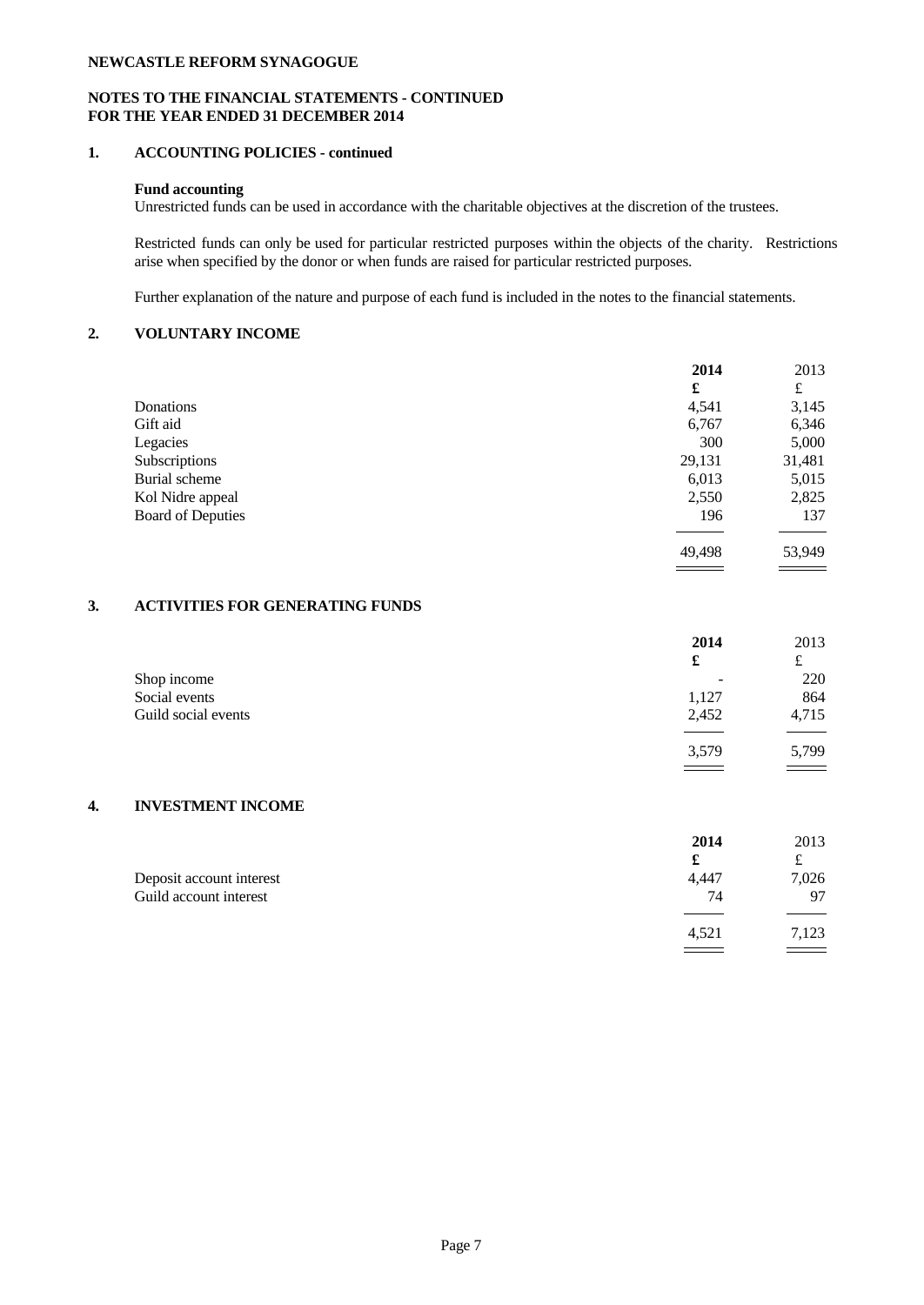## **NOTES TO THE FINANCIAL STATEMENTS - CONTINUED FOR THE YEAR ENDED 31 DECEMBER 2014**

## **5. CHARITABLE ACTIVITIES COSTS**

|                                          | Direct costs | <b>Totals</b> |  |
|------------------------------------------|--------------|---------------|--|
|                                          | £            | £             |  |
| Charitable activities                    | 24,246       | 24,246        |  |
| <b>Burial</b> costs                      | 4,994        | 4,994         |  |
| Kol Nidre Fund                           | 552          | 552           |  |
| Social events                            | 504          | 504           |  |
| Insurance                                | 606          | 606           |  |
| Heat, light and water                    | 1,176        | 1,176         |  |
| Travel expenses                          | 522          | 522           |  |
| Repairs and renewals                     | 521          | 521           |  |
| Printing, postage, stationery, telephone | 338          | 338           |  |
| Cleaning and gardening                   | 581          | 581           |  |
| Sundry expenses                          | 152          | 152           |  |
|                                          | 34,192       | 34,192        |  |
|                                          |              |               |  |

# **6. GOVERNANCE COSTS**

|                                | 2014   | 2013   |  |
|--------------------------------|--------|--------|--|
|                                | £      | £      |  |
| Accountancy                    | 2,850  | 1,170  |  |
| Insurance                      | 1,818  | 1,704  |  |
| Heat, light and water          | 2,222  | 2,006  |  |
| Travel expenses                | 149    | 309    |  |
| Repairs and renewals           | 2,054  | 3,063  |  |
| Telephone, stationary and post | 1,014  | 907    |  |
| Cleaning and gardening         | 1,814  | 2,328  |  |
| Sundry expenses                | 51     | 1,001  |  |
|                                | 11,972 | 12,488 |  |
|                                |        |        |  |

# **7. TRUSTEES' REMUNERATION AND BENEFITS**

No members of the management committee received any remuneration during the year.

## **Trustees' expenses**

During the year £2,993 (2013: £1,242) was reimbursed to 9 of the Trustees for expenses incurred in the course of their duties.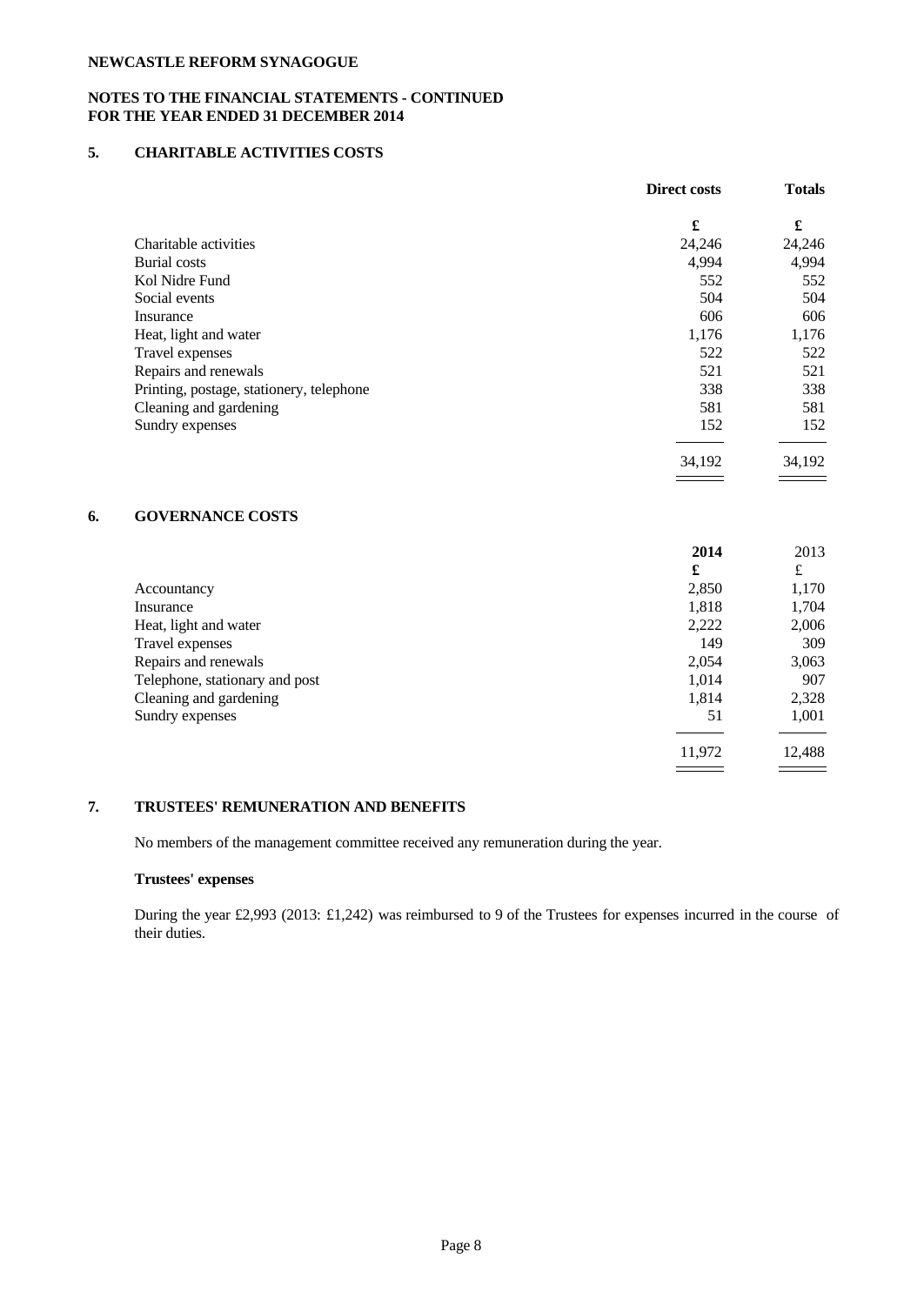## **NOTES TO THE FINANCIAL STATEMENTS - CONTINUED FOR THE YEAR ENDED 31 DECEMBER 2014**

### **8. TANGIBLE FIXED ASSETS**

|                                       | Freehold<br>property<br>£ | Leasehold<br>prayer house<br>£ | <b>Religious</b><br>assets<br>£ | <b>Fixtures</b> and<br>fittings<br>£ | <b>Totals</b><br>£ |  |
|---------------------------------------|---------------------------|--------------------------------|---------------------------------|--------------------------------------|--------------------|--|
| <b>COST</b>                           |                           |                                |                                 |                                      |                    |  |
| At 1 January 2014<br><b>Additions</b> | 251,041                   | 26,259                         | 73,980                          | 118,803<br>597                       | 470,083<br>597     |  |
| At 31 December 2014                   | 251,041                   | 26,259                         | 73,980                          | 119,400                              | 470,680            |  |
| <b>DEPRECIATION</b>                   |                           |                                |                                 |                                      |                    |  |
| At 1 January 2014                     | 79,474                    | 8,401                          |                                 | 82,700                               | 170,575            |  |
| Charge for year                       | 5,021                     | 525                            | 1,480                           | 5,467                                | 12,493             |  |
| At 31 December 2014                   | 84,495                    | 8,926                          | 1,480                           | 88,167                               | 183,068            |  |
|                                       |                           |                                |                                 |                                      |                    |  |
| <b>NET BOOK VALUE</b>                 |                           |                                |                                 |                                      |                    |  |
| At 31 December 2014                   | 166,546                   | 17,333                         | 72,500                          | 31,233                               | 287,612            |  |
| At 31 December 2013                   | 171,567                   | 17,858                         | 73,980                          | 36,103                               | 299,508            |  |
|                                       |                           |                                |                                 |                                      |                    |  |

In 2010 the synagogues fixed assets including fixtures and fittings, Torah Scrolls and silverware were revalued independently for insurance purposes. This has resulted in the religious assets being valued at £73,980, an increase of £53,980, and the fixtures and fittings being valued at £118,503, an increase of £58,180.

The trustees are not aware of any material changes since the last revaluation.

The Synagogue also has to insure the Torah Scroll 2 which belongs the the Czech Memorial Trust No 831.

# **9. STOCKS**

|     | <b>Stocks</b>                                | 2014<br>r<br>ക<br>300<br>$\overline{\phantom{a}}$ | 2013<br>۰.<br>300<br>$\sim$ $\sim$ |
|-----|----------------------------------------------|---------------------------------------------------|------------------------------------|
| 10. | DEBTORS: AMOUNTS FALLING DUE WITHIN ONE YEAR |                                                   |                                    |

|                                | 2014   | 2013                     |  |
|--------------------------------|--------|--------------------------|--|
|                                | £      | £                        |  |
| Trade debtors                  | 23,432 | $\overline{\phantom{0}}$ |  |
| Gift aid recoverable           | 6,767  | 6,347                    |  |
| Prepayments and accrued income | 3,921  | 811                      |  |
|                                |        |                          |  |
|                                | 34,120 | 7,158                    |  |
|                                |        |                          |  |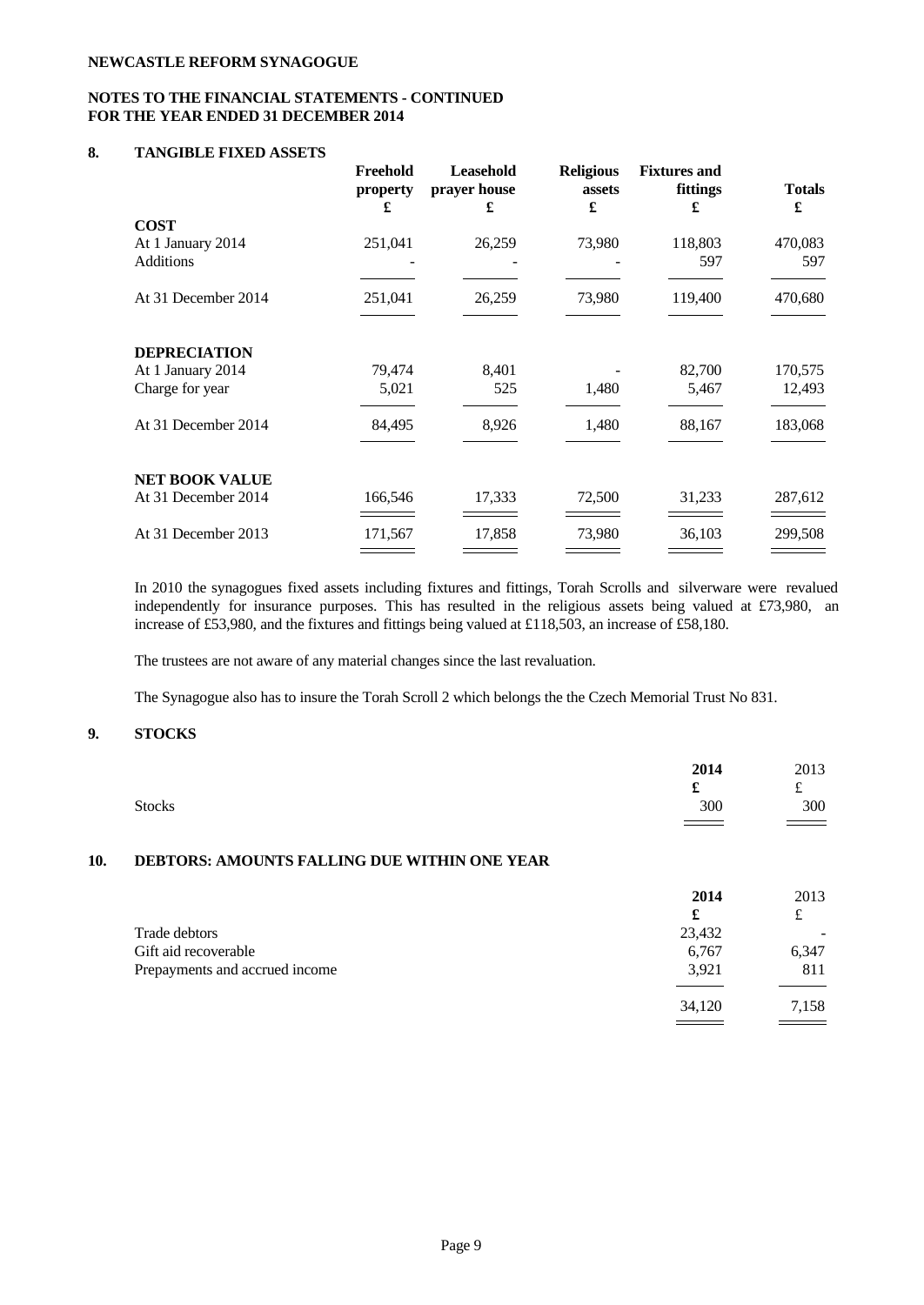## **NOTES TO THE FINANCIAL STATEMENTS - CONTINUED FOR THE YEAR ENDED 31 DECEMBER 2014**

## **11. CREDITORS: AMOUNTS FALLING DUE WITHIN ONE YEAR**

|                  | 2014   | 2013                                      |  |
|------------------|--------|-------------------------------------------|--|
|                  | £      | £                                         |  |
| Trade creditors  | 3,362  | $\overline{\phantom{0}}$                  |  |
| Deferred income  | 32,468 |                                           |  |
| Accrued expenses | 1,640  | 5,374                                     |  |
|                  |        |                                           |  |
|                  | 37,470 | 5,374                                     |  |
|                  | $ -$   | $\qquad \qquad \overline{\qquad \qquad }$ |  |

## **12. MOVEMENT IN FUNDS**

|                             | <b>Net</b> |             |             |
|-----------------------------|------------|-------------|-------------|
|                             |            | movement in |             |
|                             | At 1.1.14  | funds       | At 31.12.14 |
|                             | £          | £           | £           |
| <b>Unrestricted funds</b>   |            |             |             |
| General fund                | 249,543    | 19,434      | 268,977     |
| <b>Restricted funds</b>     |            |             |             |
| Prayer House reserve fund   | 17,859     | (525)       | 17,334      |
| Capital revaluation reserve | 113,526    | (6,947)     | 106,579     |
| Burial scheme fund          | 54,655     | 656         | 55,311      |
| Building reserve fund       | 171,566    | (5,021)     | 166,545     |
| Kol Nidre appeal fund       | 7,066      | 1,998       | 9,064       |
| Tree of Life fund           | 391        |             | 391         |
| Siddur income fund          | 91         | 840         | 931         |
|                             | 365,154    | (8,999)     | 356,155     |
| <b>TOTAL FUNDS</b>          | 614,697    | 10,435      | 625,132     |
|                             |            |             |             |

Net movement in funds, included in the above are as follows:

|                             | <b>Incoming</b><br>resources<br>£ | <b>Resources</b><br>expended<br>£ | <b>Movement</b> in<br>funds<br>£ |
|-----------------------------|-----------------------------------|-----------------------------------|----------------------------------|
| <b>Unrestricted funds</b>   |                                   |                                   |                                  |
| General fund                | 48,819                            | (29, 385)                         | 19,434                           |
| <b>Restricted funds</b>     |                                   |                                   |                                  |
| Capital revaluation reserve |                                   | (6,948)                           | (6,947)                          |
| Burial scheme fund          | 6,013                             | (5,357)                           | 656                              |
| Kol Nidre appeal fund       | 2,550                             | (552)                             | 1,998                            |
| Siddur income fund          | 2,527                             | (1,687)                           | 840                              |
| Prayer House reserve fund   |                                   | (525)                             | (525)                            |
| Building reserve fund       |                                   | (5,021)                           | (5,021)                          |
|                             | 11,091                            | (20,090)                          | (8,999)                          |
|                             |                                   |                                   |                                  |
| <b>TOTAL FUNDS</b>          | 59,910                            | (49, 475)                         | 10,435                           |
|                             |                                   |                                   |                                  |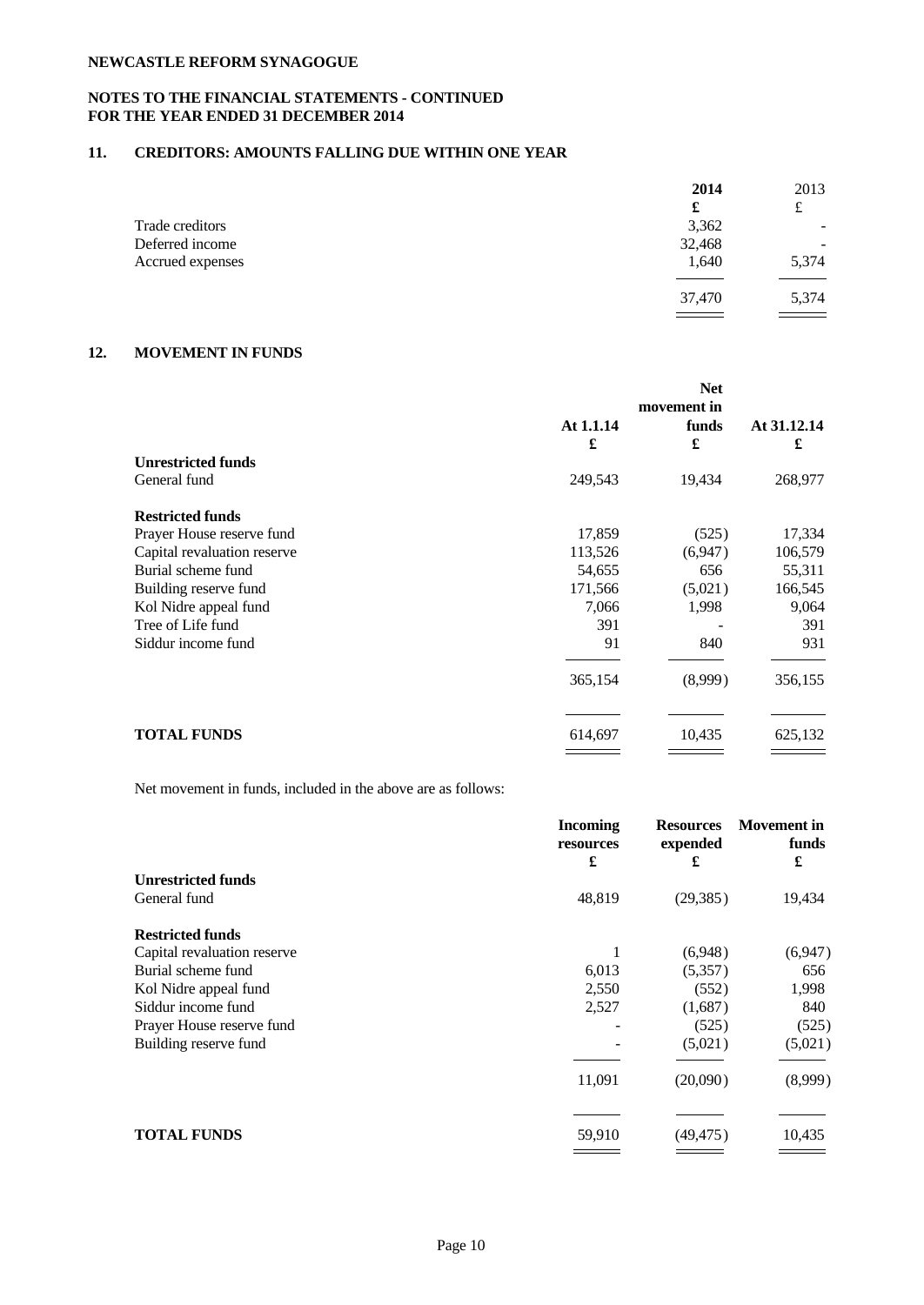### **NOTES TO THE FINANCIAL STATEMENTS - CONTINUED FOR THE YEAR ENDED 31 DECEMBER 2014**

#### **12. MOVEMENT IN FUNDS - continued**

#### **Building Reserve**

The building reserve fund has been established to provide for the synagogue building at The Croft, Newcastle upon Tyne and represents building cost less depreciation.

### **Prayer House**

The prayer house reserve fund provides for the building at Preston Cemetery, North Shields and represents building costs less depreciation.

### **Capital Revaluation Reserve**

The capital revaluation reserve represents the re-valued amount of other fixed assets, together with monies donated to help fund future expenditure.

#### **Burial Scheme**

The burial scheme fund represents contributions towards members' burial costs within the rules of the fund.

### **Kol Nidre**

The Kol Nidre appeal fund provides for the raising of funds on an annual basis for distribution to charities nominated by the synagogue.

#### **Tree of Life**

The Tree of Life fund provides for the raising of funds for the Tree of Life project.

#### **Siddur income fund**

The Siddur income fund provides for the raising of funds for Guild events.

### **13. RELATED PARTY DISCLOSURES**

The synagogue is a constituent member of the Movement for Reform Judaism (formerly The Reform Synagogues of Great Britain). During the year the synagogue paid a contribution of £4,013 (2013: £5,695) to MRJ.

### **14. ULTIMATE CONTROLLING PARTY**

The ultimate controlling party of the synagogue is considered to be the Council of the synagogue.

### **15. BURIAL SCHEME FUND**

Included in the Detailed Statement of Financial Activities are the following transactions which relate to the burial scheme:

|                | 2014     | 2013           |
|----------------|----------|----------------|
| Income         | 6,013    | 5,015          |
| Expenditure    | (5,357)  | (8,837)        |
|                | -------- | ----------     |
| <b>Surplus</b> | 656      | (3,822)        |
|                | ------   | _____<br>_____ |